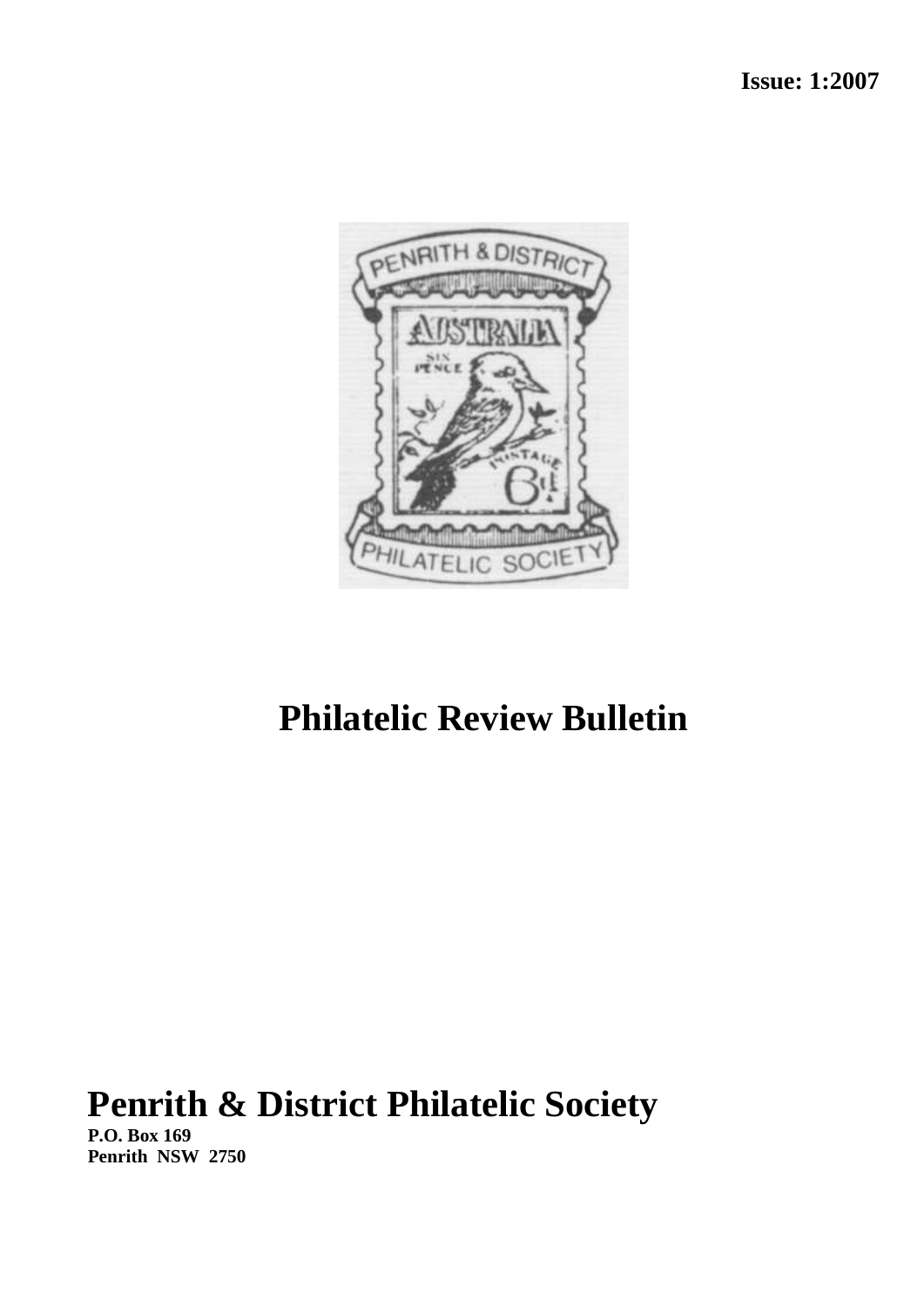This bulletin is protected by copyright. Apart from any fair Dealing for the purpose of private study, research or review, As permitted under the Copyright Act, no part may be reproduced by any process without written permission. Inquiries concerning publication, translation or recording rights should be address to the Penrith & District Philatelic Society

Produced in Australia by

Penrith & District Philatelic Society P.O. Box 169 Penrith NSW 2750

Edited Uwe Krüger President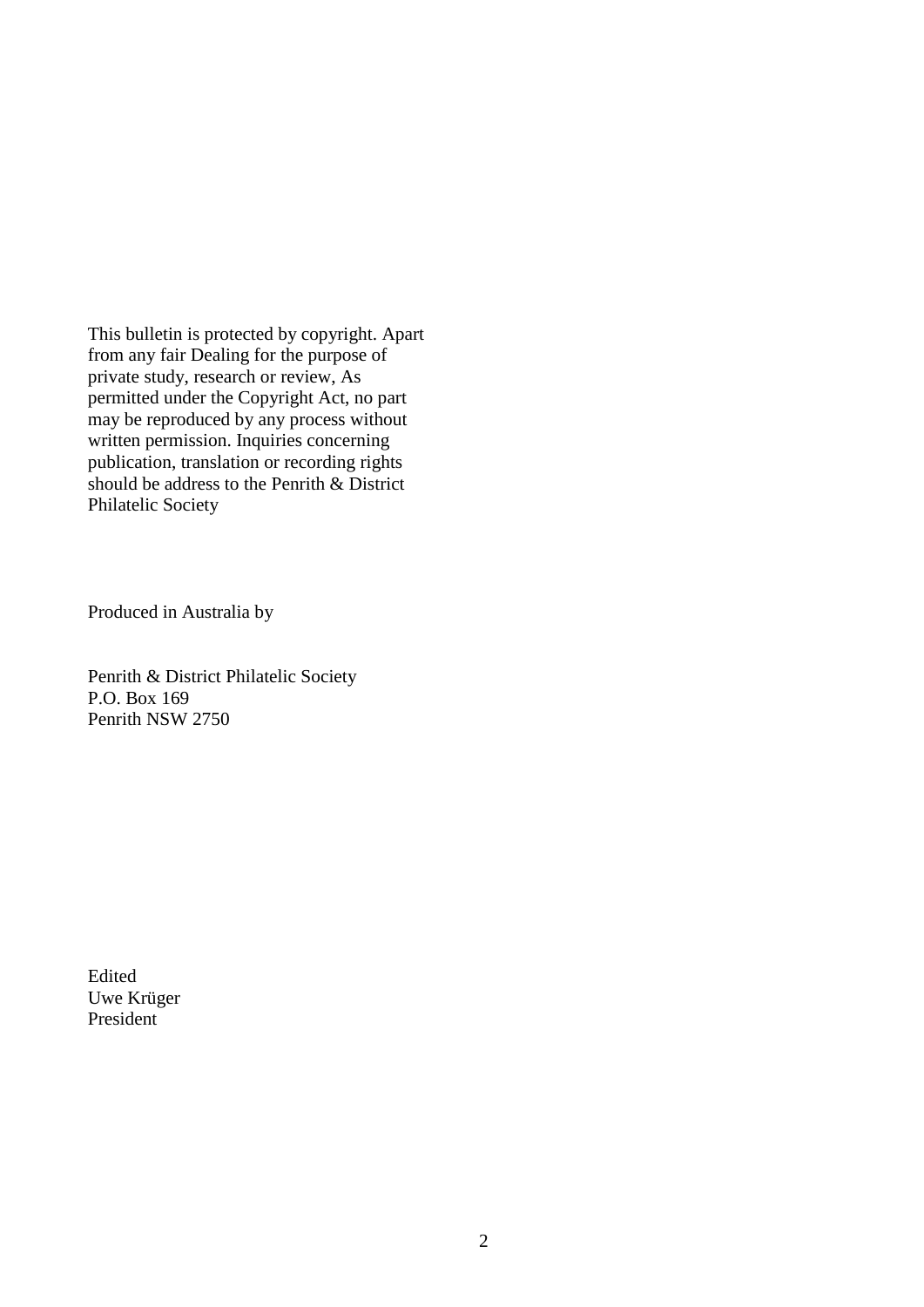Dear members and collectors,

This is the first attempt to create a monthly bulletin. The contents aims at informing members of pending auctions, stamps issues and other calendar items relevant to our hobby.

As things go, there will be room for errors but I hope I can keep those to a minimum. The editor

### **Contents**

## <span id="page-2-0"></span>**Meetings**

Start: 8:00 pm

| Date             | Activity                    |
|------------------|-----------------------------|
| 4 October 2007   | Bohemia & Moravia           |
|                  | Exhibition                  |
| 1 November 2007  | <b>Exhibition</b> ; Trading |
| 4 December 2007  | <b>Christmas Party</b>      |
|                  | Bring your spouse           |
| January 2008     | No meeting                  |
| 7 February 2008  | Exhibition; Trading         |
| 6 March 2008     | <b>Exhibition</b> ; Trading |
| 3 April 2008     | Exhibition; Trading         |
| 1 May 2008       | <b>Exhibition</b> ; Trading |
| 5 June 2008      | Election                    |
| 3 July 2008      | <b>Exhibition</b> ; Trading |
| 7 August 2008    | <b>Exhibition</b> ; Trading |
| 4 September 2008 | <b>Exhibition</b> ; Trading |

# <span id="page-2-1"></span>**References**

Australia Post Royal Mail

# <span id="page-2-2"></span>**Stamp Issues**

### <span id="page-2-3"></span>*Australia Post*

[www.auspost.com.au/philatelic/stamps/intro.asp](http://www.auspost.com.au/philatelic/stamps/intro.asp)

**2 October** Blast Off! 50 Years in Space **2 October 2007** Disney Princess Souvenir Stamp Pack **16 October 2007** Caravanning Through The Years **1 November 2007** 50 Years of Christmas Stamps **1 November 2007** Christmas Island Christmas **1 November 2007** 2007 Collection of Australian Stamps **1 November 2007** Australian Territories Collection 2007

### <span id="page-2-4"></span>*Great Britain*

<http://www.royalmail.com/portal/rm>

### **Royal Diamond Wedding**

16 October 2007

A beautiful Princess married a dashing naval Lieutenant at Westminster Abbey 60 years ago this month. Royal Mail celebrates the Diamond Wedding Anniversary of Queen Elizabeth and Prince Philip with some very Special Stamps.

### **Christmas**

6 November 2007

Royal Mail will brighten up over 200 million items of post over Christmas with its special seasonal stamps. The designs for 2007 are particularly heavenly, depicting Angels playing musical instruments against festive backdrops in a beautiful Italian frescoe style.

In addition, two new stamps featuring religious paintings of Madonna and Child will also be available to buy – and will be re-issued each Christmas.

### **Lest We Forget**

8 November 2007

The second in our series of commemorative Lest We Forget Miniature Sheets marks the 90th Anniversary of the third Battle of Ypres, otherwise known as Passchendaele, and is issued to coincide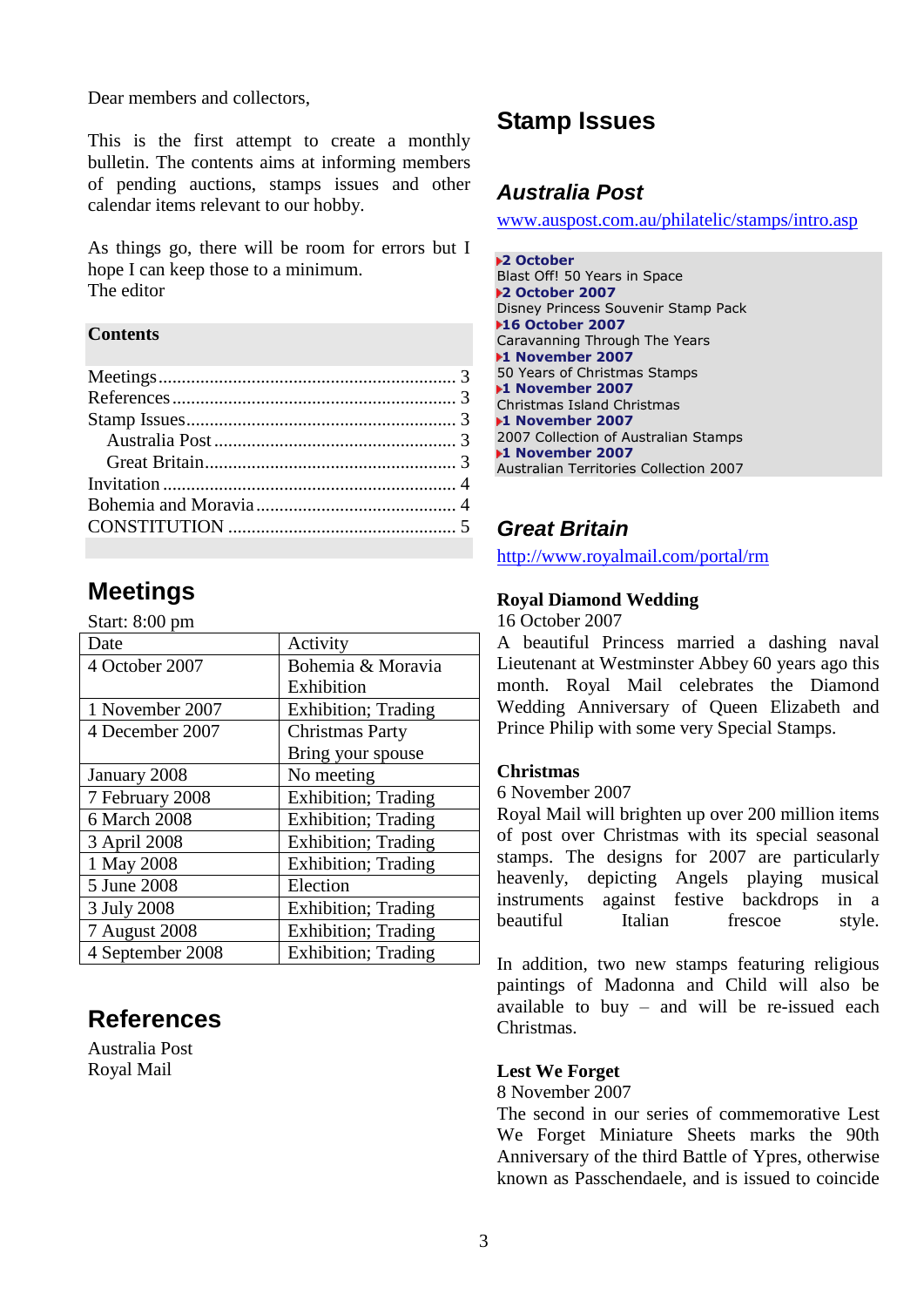with Remembrance Day. The final sheet will follow in 2008.

### **2008 STAMP PROGRAMME**

Next year is already looking good for stamps and collecting. From SOS and the RAF to Insects and the Olympics, here are the inspiring issues we've got lined up for 2008.

January - Ian Fleming's James Bond February - Working Dogs February - The Houses of Lancaster and York March - Celebrating Northern Ireland March - Mayday - Rescue at Sea April - Insects May - Cathedrals June - Classic Carry On and Hammer Films July - Airshows August - Olympics September - RAF Uniforms September - Country Definitives: 1958 – 2008 October - Women of Distinction November - Christmas 2008 November - Lest We Forget

### <span id="page-3-0"></span>**Invitation**

Dear guests and readers of this bulletin,

You are invited to join our club as stamp collecting has provided many of us with deep insights into past and present cultures of countries we may never visit. As a guest you may find the behaviour of existing members a bit overwhelming. Do not be afraid to ask questions. If you do, please not be overwhelmed with the answer as you usually get more as what you ask for. Some of us have been collecting stamps for such a long time that we have forgotten what it feels like to be a beginner.

Join in an enjoy a past time that need not be expensive. If you have inherited a stamp collection we will provide you with information (free of charge) about the value of that collection. Again, we may make comments you may not like (there is rust in the collection; not worth much but interesting enough to expand; etc). We are human and we have our little errors. However, if you do not like the information received, by all means, get a second opinion.

## <span id="page-3-1"></span>**Bohemia and Moravia**

The Protectorate of Bohemia and Moravia was established on 15.3.1939 by German authority after Czechoslovakia was invaded. Czechoslovakian stamps were sold at the counter until 30.11.1939 and could be used until 15.12.1939. Specialists are interested in stamps of Czechoslovakia used between 15.3 – 14.7. 1939. Those are sometimes referred to as pre-coursers and those used between  $15.7. - 15.12.1939$  as coissues.

The first issues in 1938 were initially overprinted stamps of Czechoslovakia.



In the same year stamps were printed in Prague based on designs used previously in Czechoslovakia.

| Czechoslovakia design | Bohemia & Moravia<br>design                       |
|-----------------------|---------------------------------------------------|
|                       | <b>BOHMEN UND MAHREN</b><br><b>CECHY A MORAVA</b> |
|                       | <b>INTERNATIONAL MARKETS</b>                      |

The currency of *haleru* and *Krona* was maintained.

After armistice several towns (Aussig, Rumberg, etc) overprinted 'Deutsches Reich' stock (Hitler stamps; Böhmen and Mähren) with overprints, hand stamps depicting names of towns, coat of arms or '1945'. Those local issues are of speculative nature and the Central Postal Authority, Prague, did not acknowledge them. Letters transported through the mail system are accidental or made by local postal authorities.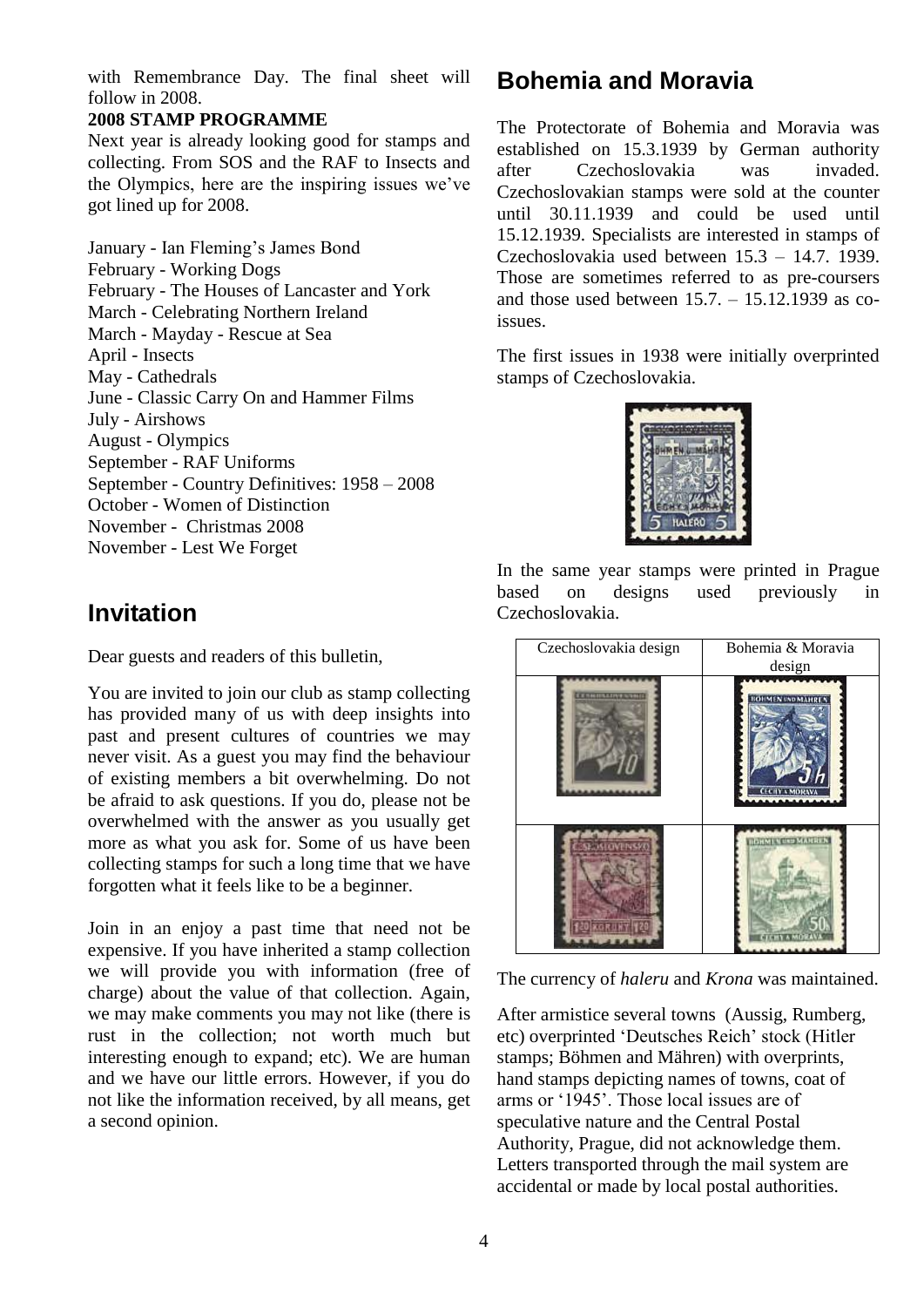# <span id="page-4-0"></span>**CONSTITUTION**

#### PENRITH AND DISTRICT PHILATELIC SOCIETY

- 1. The name of the Society (hereinafter called the Society) is Penrith and District Philatelic Society.,
- 2. The Society shall be situated in Penrith or in such place as the Executive Committee may from time to time determine on approval by Annual General Meeting (A.G.M.) or an ordinary meeting.
- 3. The objects for which the society is established are to foster philately by the following means:
	- a) To offer aid and advice and generally welcome all new members to our society.
	- b) To create, promote and foster means and devices for the education and general advancement of members of the society.
	- c) To procure the delivery of lectures and displays for the benefit of its members.
- 4. The objects, aims and policy of the society are of a nonpolitical and non-sectarian nature.
- 5. The society shall provide at its meetings for the exchange and acquisition by members of philatelic material, under the supervision of the sales superintendent. All such material MUST be put away at the opening of the meeting until the close of the evenings official business and/or display.

#### MEMBERSHIP

- 6. The society shall consist of :
	- a) Life Members
	- b) Honorary Members
	- c) Ordinary Members
	- d) Junior Members
	- e) Children under the age of 12 years.
- 7. a) executive Committee shall have the sole right to admit new members.

b) In the case of objections being raised in committee to the admittance of any new members the proposers shall be heard before a vote is taken.

8. (1) Honorary membership may be conferred by the Executive Committee for special services.

(2) Reputable persons over the age of sixteen years of age shall be eligible for ordinary membership, providing they sign an application form, giving their personal details and are nominated and seconded by two financial members.

- (3) Subject to the same conditions as in Rule 8 (2):
	- (a) Minors between the ages of twelve (12) and sixteen (16) years of age may be admitted as junior members providing their application form is endorsed by one of their parents, foster parents or guardians.

(b) Children under the age of twelve (12) years may be admitted provided they are accompanied by a responsible adult.

9. Every member shall be supplied by the Secretary with a copy of the Society's Rules and shall be bound by them.

#### SUBSCRIPTIONS

- 10. The annual subscription shall be:-
	- Ordinary Members \$2-00 Juniors  $\$0-50cents$ .
	- (a) The subscription shall be payable in advance each year before the Annual General Meeting.

(b) All membership applications received on or after May 1st shall be carried forward and the new member shall be deemed to be financial into the next financial year and shall be subject only to any increase in subscription.

- 11. The Executive Committee shall : (a) Remove any member from the roll who has not paid his or her subscription by the end of September. (b) Review honorary membership at each A.G.M.
- 12. The Society's business shall be managed by a committee, consisting of ,the President, the Secretary, the Treasurer, and two other members to be known as committee men.
- 13. A committee member may hold two offices except the combined offices of President and Secretary, or President and Treasurer.
- 14. The committee shall be elected at the Annual General Meeting or in the case 'of a vacancy occurring during the current term, the ordinary meeting may elect to fill the. vacancy.
- 15. No one shall be eligible for office unless he or she has been a financial member for at least six months prior to the date of the election and has been duly proposed and seconded by two financial members.
- 16. Retiring office bearers shall be eligible for re-election.
- 17. Junior members shall not be eligible to serve on the committee.
- 18. All positions are honorary.
- 19. The Society shall hold the members of the committee individually and conjointly indemnified in the discharge of their duties.
- 20. Any member of the Committee absent from more than two committee meetings within one term of office, without an excuse deemed acceptable by the majority of the Committee, will be removed from office.

#### THE POWERS OF THE COMMITTEE

- 21. The treasurer shall keep proper accounts of the Society's financial transactions. He shall give receipts for all moneys received and pay them onto the Society's Bank Account within a week of receipt. He shall present a statement at the Annual General Meeting covering the past financial year and an audited Income and Expenditure statement. Before making payments he shall have the respective accounts passed by the committee.
- 22. The Bank Account shall be operated on by any one of the following office bearers : President, Secretary or Treasurer.
- 23. (a) The sales superintendent shall have the power to reject any stamps which are badly damaged, (seconds, thinned, badly creased etc.)

(b) He shall prevent any material being displayed for sale or to be sold during the meeting proper and/or on display.

(c) Neither the Society nor the sales superintendent will be held responsible for the loss or damage of any particular item or items.

- 24. The Committee shall make rules governing the conducting of Circuit Books and the Circuit Book Manager shall be responsible for all moneys and render accounts to the Committee when required.
- 25. The Committee shall have the power to remove from the meeting and/or disbar any person or persons behaving in a manner prejudicial to good order and conduct.